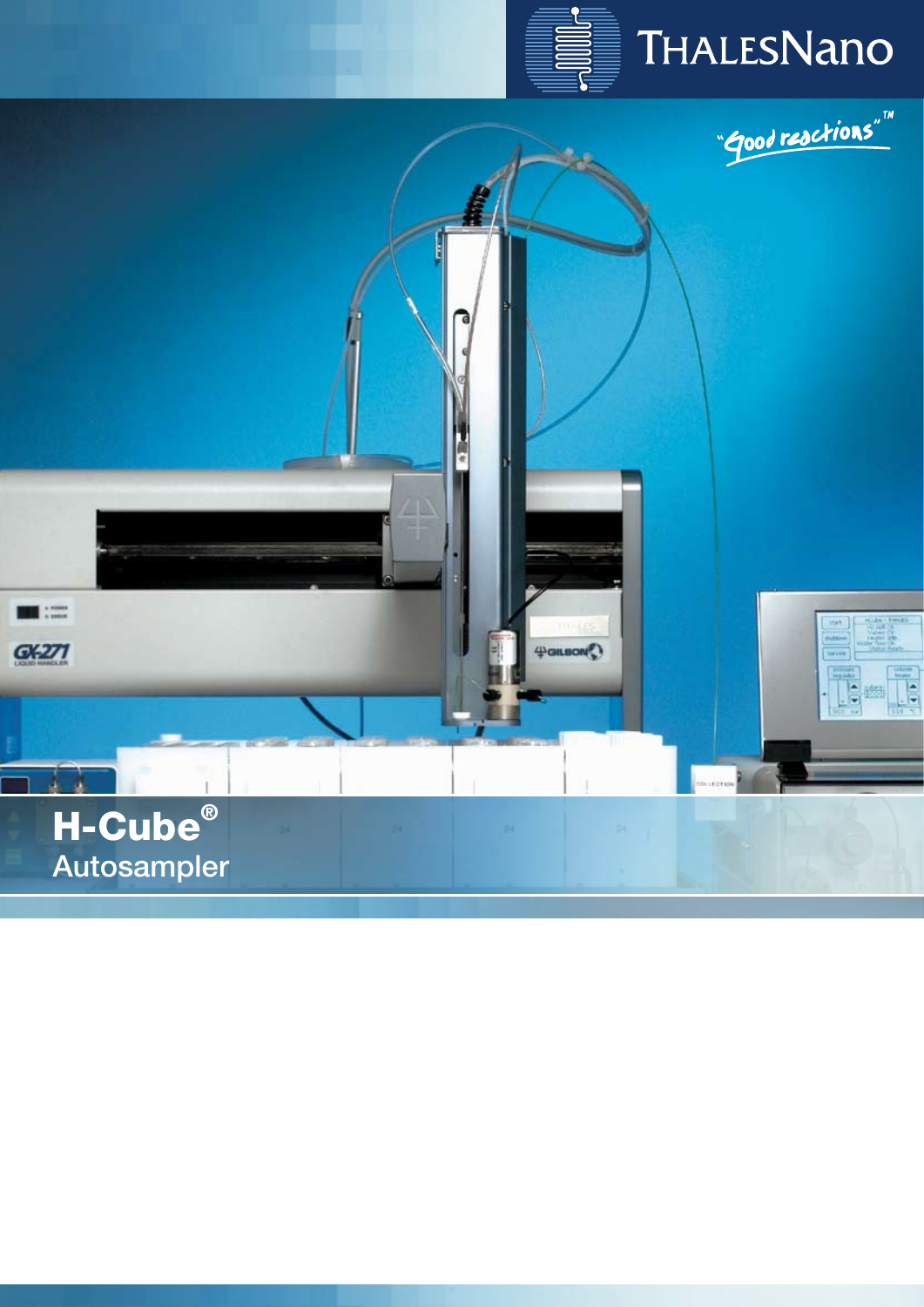

ಡಿ

24

**PGILSON** 

 $24$ 

 $24$ 







H-Cube® Autosampler is the integration of Thales-Nano's revolutionary benchtop hydrogenator with a Gilson 271 liquid-handling robot creating a fully automated hydrogenation platform. The two systems work together seamlessly through the H-Sampler control software. Incorporation of the H-Cube<sup>®</sup> into a liquid handling system means a large number of small-scale compounds (up to 10 mL) are injected sequentially into the device at timed intervals and the hydrogenated products collected in different fractions. By reusing the catalyst, removing the filtration step, avoiding pressurizing and depressurizing between samples, the process produces optimal throughput.

With its capabilites in sample injection and fraction collection H-Cube ® Autosampler can be used for the synthesis of libraries of compounds, fast reaction optimization and catalyst screening.

### **Features:**

- Reaction parameters are automatically set and the reaction only starts when H-Cube $^\circ$ has fully stabilized
- Reaction times take only a few minutes. Pressure and temperature can be optimized to 100% product conversion
- Easy to use PC based software, with user customizable parameters

## **Convenient**

- Fully integrated solution
- Experiments logged into files
- Enables hydrogenation reactions to be easily incorporated into an automated laboratory environment
- The H-Sampler control software is an easy-touse interface that operates the H-Cube® and the liquidhandler
- Reaction parameters and experiments are logged in the program to allow reactions to be retrieved and repeated
- The liquid-handler racks can be configured in standard formats (provided by Gilson), or to individual customer requirements. The rack configurations are easily input in the H-Sampler program
- Reaction progress can be monitored on the PC, which can also be at a remote location to the H-Cube® Autosampler
- The liquid-handling technology is provided by Gilson, using the GX 271 platform

# **advantages**

## **Revolutionary**

- The continuous flow hydrogenation of the H-Cube<sup>®</sup> allows the integration of hydrogenation as the last step of automated synthesis
- The H-Cube<sup>®</sup> Autosampler may be placed under a regular fume-hood. No need for an explosion-proof environment or external hydro gen source
- The entire sequence can run unattended, and be supervised remotely from a distant location

## **Efficient**